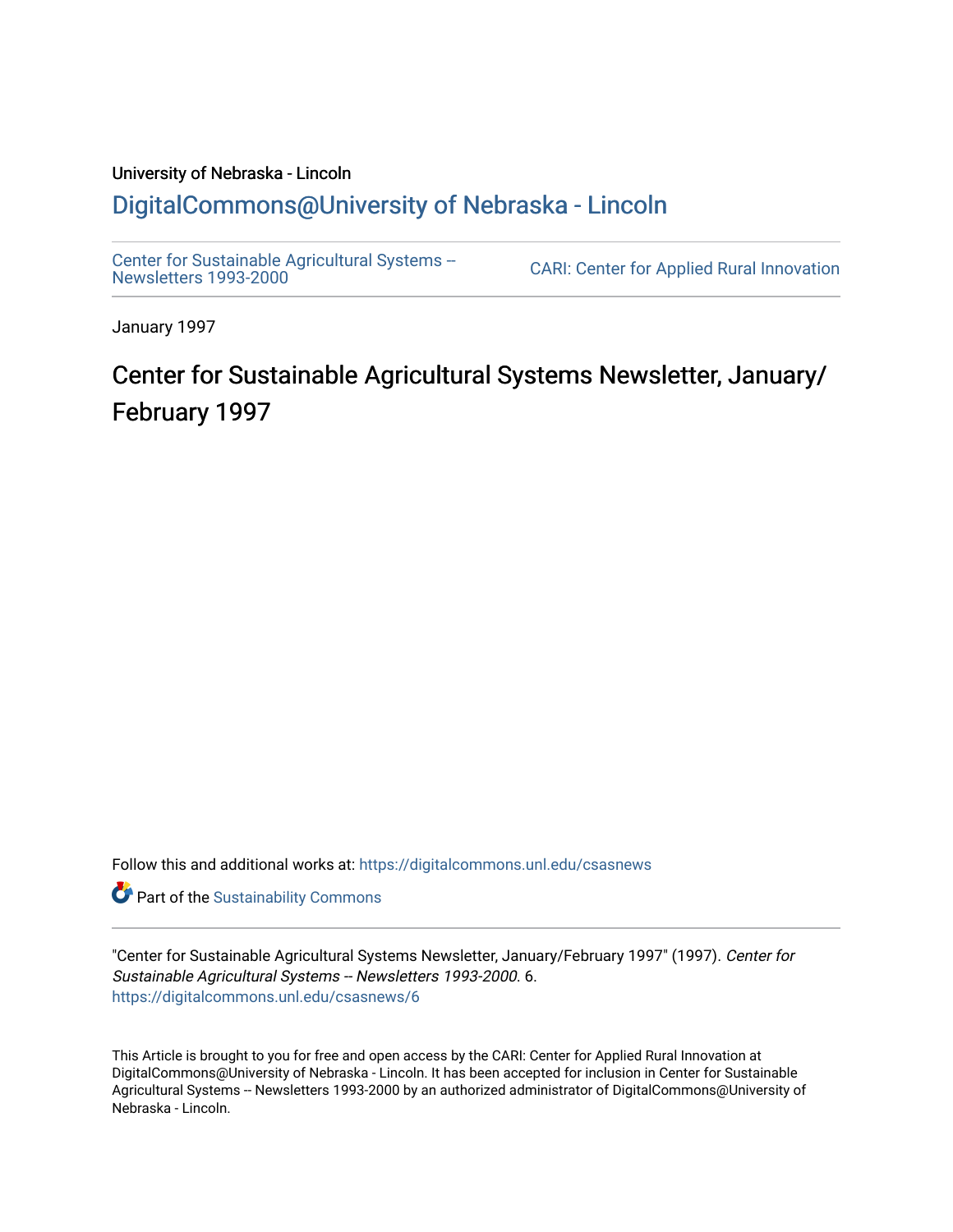# **Center for Sustainable Agricultural Systems Newsletter**

**January-February 1997** 

#### **SARE Producer Grants Due May 1**

Farmers and ranchers interested in exploring new possibilities for higher profits, environmental stewardship, or community development have the opportunity to do so with funds for research and education projects from the USDA's North Central Region (NCR) Sustainable Agriculture Research and Education (SARE) Producer Grant Program.

Over 160 producer grants have been awarded in the NCR since the inception of this competitive grant program five years ago. This year, \$200,000 is available up to \$5,000 to individual producers investigating any sustainable practice or concept and up to \$10,000 to groups of producers proposing creative marketing projects.

Producers must reside in the 12-state region: IL, IN, IA, KS, MI, MN, MO, NE, ND, OH, SD, WI. Applications are due May 1, 1997. Funds will be available in mid-fall for the 1998 crop production season. Call the NCR SARE Office, 402- 472-7081, or e-mail sare  $001$  @unlym.unl.edu for an application.

### **New Sustainable Agriculture Information Retrieval Service On the Internet**

Ecological Agriculture Projects (EAP) at McGill University in Canada is launching a unique new sustainable agriculture information retrieval service. It is a membership-based organization, providing a full range of information services. EAP is home to one of the world's largest collections of materials on sustainable agriculture. Founded in 1974 by Dr. Stuart Hill, the EAP collection consists of nearly 100,000 articles, more than 2,000 books, and hundreds of journals and newsletters. It has been used regularly by farmers, gardeners, researchers, extension agents, business people and consumers to further their knowledge of ecological and alternative farming practices. The collection is going on-line in spring 1997. Promotional material says it will be the most sophisticated ecological agricultural site on the Internet, and will include a mix of full texts and excerpts from key documents selected from its collection, back issues of important farm magazines and newsletters, all of EAP's writings, and the syntheses and fact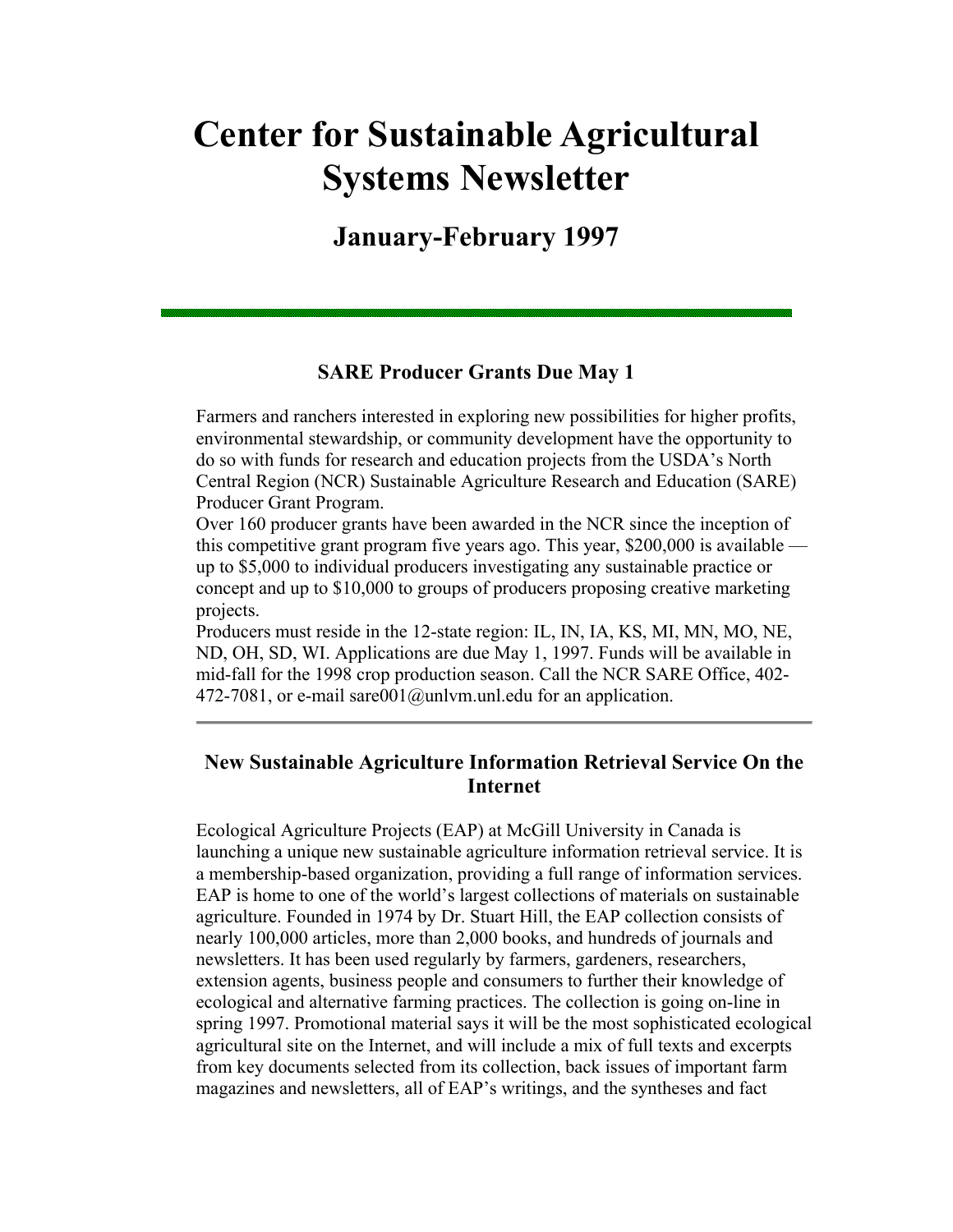sheets prepared for its Agro-Bio and Eco-Info services. In addition, it will be hosting on-line conferences. At the same time, it will launch another new service, providing members with commentary on sustainable agriculture news and events. Part of the site will be freely accessible to all Web browsers. For more information, including membership costs, see http://www.agrenv.mcgill.ca/Extension/EAP

#### **RR Soybeans: Delaying the Inevitable?**

Margaret Mellon, editor of the newsletter The Gene Exchange, attended an October 1996 conference on biotechnology. Monsanto's new product, Roundup Ready (RR) soybeans, dominated discussions. The following is excerpted from her column. \* \* \*

The scientists in the room agreed that the RR soybeans will work to control weeds and perhaps lower costs in conventional systems — for the short term. But they also pointed out that sooner or later weeds will begin to develop resistance to Roundup and more applications of the herbicide will be required. Increasing use of Roundup, of course, will likely increase the rate of herbicide resistance development and pretty soon, farmers will again have lots of weeds and even fewer weed control options.

At that point, according to the scientists, farmers will have to turn to crop rotation, innovative cultivation techniques, intercropping, and other methods for weed control. These methods are harder to adopt than a new variety of soybean, but once adopted, work reliably and safely over the long term.

From my perspective as a consumer and environmentalist, I could not help but wonder why we are waiting.... We should have started down the road of making it possible for farmers to permanently reduce the use of toxic chemicals years ago. Instead it looks like we may need to wait for the failure of yet another silver bullet.

Source: *The Gene Exchange*, December 1996

# **Economic, Environmental and Sociological Effects of Whole-Farm Production Systems in Eastern Nebraska**

#### *First in a four-part series*: **Classifying Producers/Production Systems**

[With primary funding from an Agriculture in Concert with the Environment (ACE) grant, a team of UNL researchers conducted one of six regional studies that will be aggregated to assess the national impact of moving toward a more sustainable agriculture. The goal of the Nebraska project was to study existing whole-farm system groups along a continuum from "conventional" to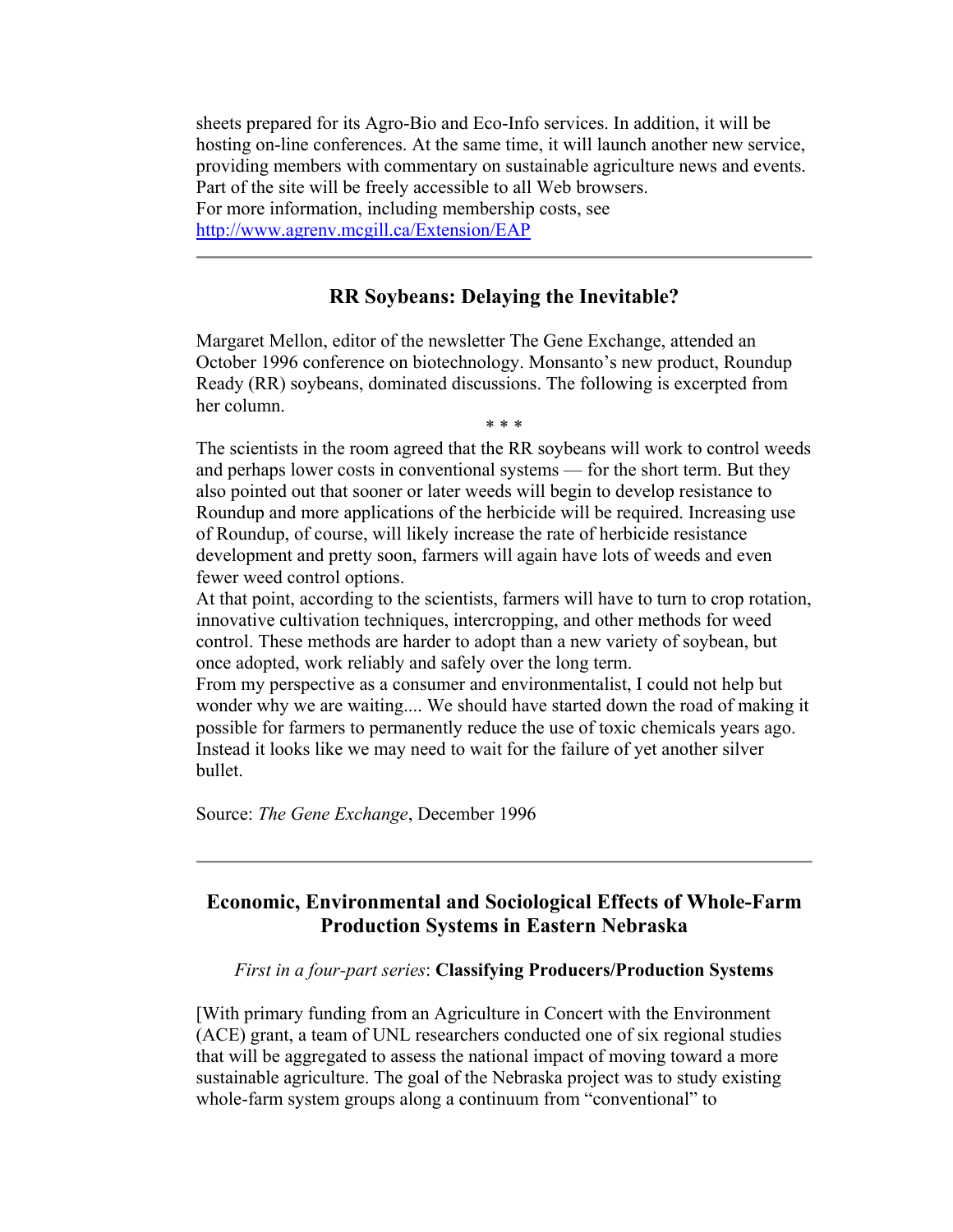"alternative" and compare the economic, environmental, and sociological performance/characteristics of each group. Team members of the 1993-1996 study were Glenn Helmers, Kevin Bernhardt, John Allen, Alice Jones, and William Powers. For more information, contact Pam Murray in the CSAS office.]

#### **Cluster Analysis**

A classification method was needed to identify farm systems originating from surveys for rigorous comparison research. The method used was cluster analysis. The method proved to be successful with 59 crop production practice variables being cluster analyzed into five groups. The groups ranged from a virtually all irrigated monocrop corn system to one that is near organic.

This classification method statistically and without *a priori* knowledge (1) classifies farms into homogeneous subgroups based on similarity of their production systems, (2) develops subgroups along a continuum from "conventional" to "alternative," (3) conducts the classification such that results would be suitable for statistical analysis, and (4) results in an unbiased mathematical classification of the data. What follows are the results of the cluster subgroups:

*Irrigated-Monocroppers*: This group has the highest feedgrain base, and are highly dependent on chemical means of weed and insect control. They also depend largely on synthetic sources of nitrogen fertility, especially anhydrous ammonia, and virtually no nitrogen from organic sources. Ridge or conventional tillage is the most common tillage system. This group also used crop consultants and soil testing more than any other group, has one of the higher education levels, and has the most conventional score on the Alternative-Conventional Agricultural Paradigm (ACAP) scale.

*Young-Business-Technocrats*: This group is the youngest, and tends to be more aggressive in employing new technologies for both business and production aspects of their operations as evidenced, in part, by their much larger use of computers and no-till tillage systems. Common rotations for this group are corncorn-soybeans on irrigated acres and corn-soybeans on dryland. They monitor nitrogen application more than other groups and are second for soil testing and crop scouting. They have the largest average farm size, but own less percent of their farm compared to the other groups. This group is also one of the more educated groups and tends to use off-farm sources of information more than any other group.

*Integrated*: The integrated group employs a spectrum of practices. They use synthetic fertilizers and chemical means of pest control, but they are also among the highest users of natural nitrogen sources and organic means of pest control. Whereas the young-business-technocrats are early adopters of mechanical type technologics, the integrated group is more likely to adopt on-farm or method type technologies such as strip cropping, parasitic means of pest control, and double, inter, or relay cropping. They generally employ conventional tillage, but are much more experimental with alternative cropping patterns and rotations. They receive almost half of their income from livestock, and their paradigmatic view of the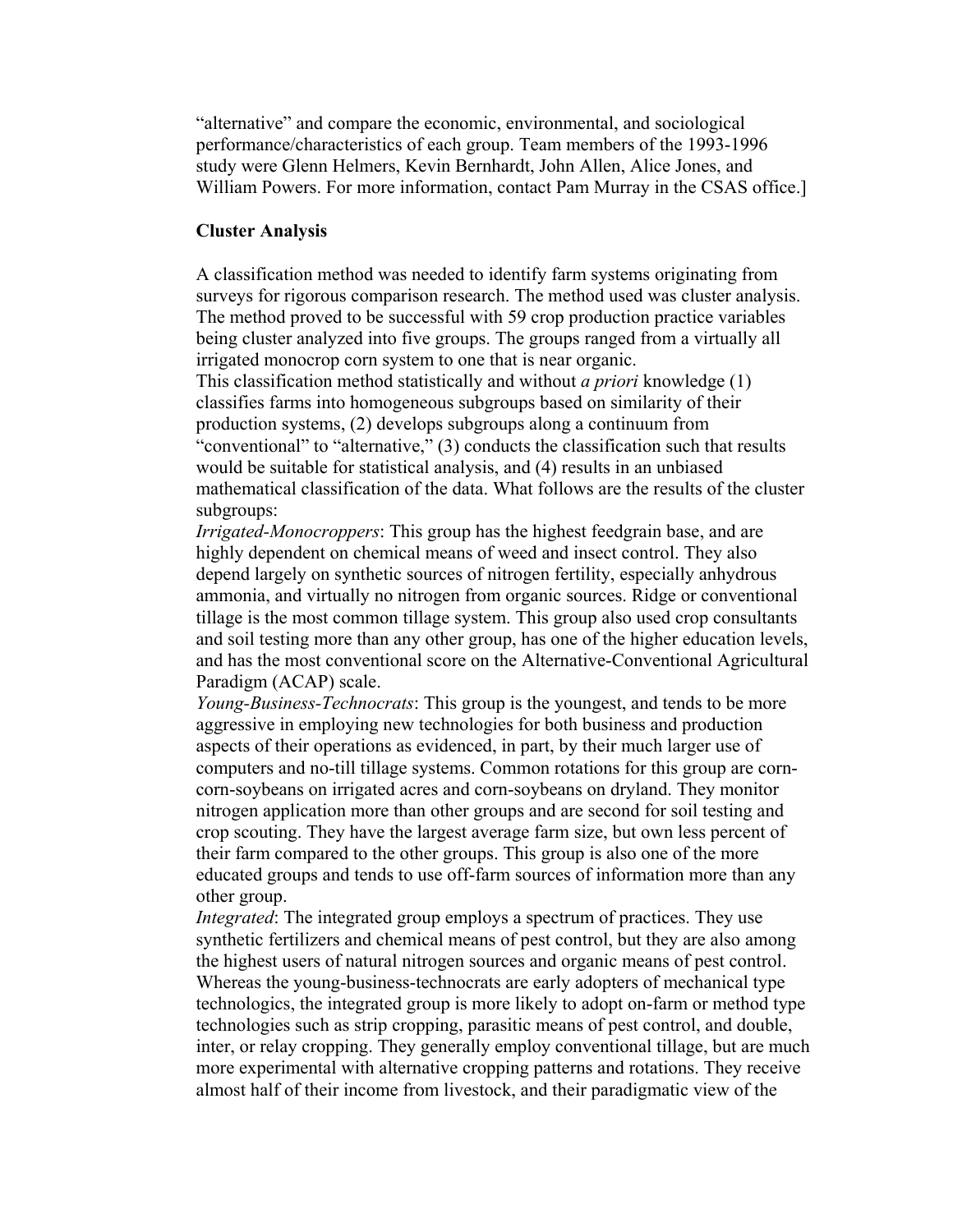world tends to be more toward the alternative point of view. Finally, they and the near organic group are the only groups to have some affiliation with the Nebraska Sustainable Agriculture Society.

*Urban-Fringe (Traditional)*: The urban-fringe group is the hardest to label. This group seldom was characterized as being the highest or lowest user of any practice with the exception that their percent of income coming from the farm was 15-20% lower than any of the other groups. They tended to be fairly conventional with respect to nitrogen and chemical use, but were further towards the alternative side of the ACAP scale than either the irrigated-monocroppers or the youngbusiness-technocrats. They also tend to use alfalfa in their crop rotations, which is more in keeping with the integrated and near-organic groups. Another interesting characteristic of this group, and the source of their name, is that they tend to be located around major metropolitan areas, which may explain the higher level of household income coming from off the farm and smaller farm size.

#### **Alternative-Conventional Agricultural Paradigm (ACAP) Scale**

A statewide study of Nebraska agricultural producers was used to test whether a relationship exists between producers' world view/paradigm and the actual production systems they employ. Assessing the linkage for areas of attitudinal commonality or divergence can contribute to a better understanding of the nature and sources of conflict between conventional and alternative agriculturalists. The ACAP scale was developed by Curtis Beus and Riley Dunlap to determine how adherents of the (two) camps see the agricultural world and, in the process, shed light on the roots of agricultural policy debates. Their purpose was to develop a tool for determining the degree of divergence between alternative and conventional agriculturalists, for identifying the elements of the debate over which there is the greatest (and least) divergence, and for examining the degree to which each camp holds consistent positions across these elements. Study results indicate that, overall, a relationship does exist. Further, conventional vs. alternative paradigmatic views generally correlate with the appropriate conventional vs. alternative production system. Not surprisingly, divergence of opinion was greatest with respect to how food and fiber should be produced. For example, the question with the most divergence between the conventional and alternative groups was that farmers should use natural fertilizers and production methods vs. using synthetic fertilizers and pesticides.

Perhaps more interesting for policy development than where divergence occurred is where there was commonality. Farm operators in today's social climate are often stereotyped. Conventional producers are purported to be anti-environment and anti-community while alternative producers are radicals that advocate a complete restructuring of agriculture. However, results do not support either view. In fact, no matter what camp they adhere to, producers appear to share similar long-term goals for agriculture. All producers scored conventionally with the views that farming should be handled as a business with the aim of earning an above average standard of living, that U.S. agriculture is the most successful in the world, and that modern agriculture is a minor cause of ecological problems.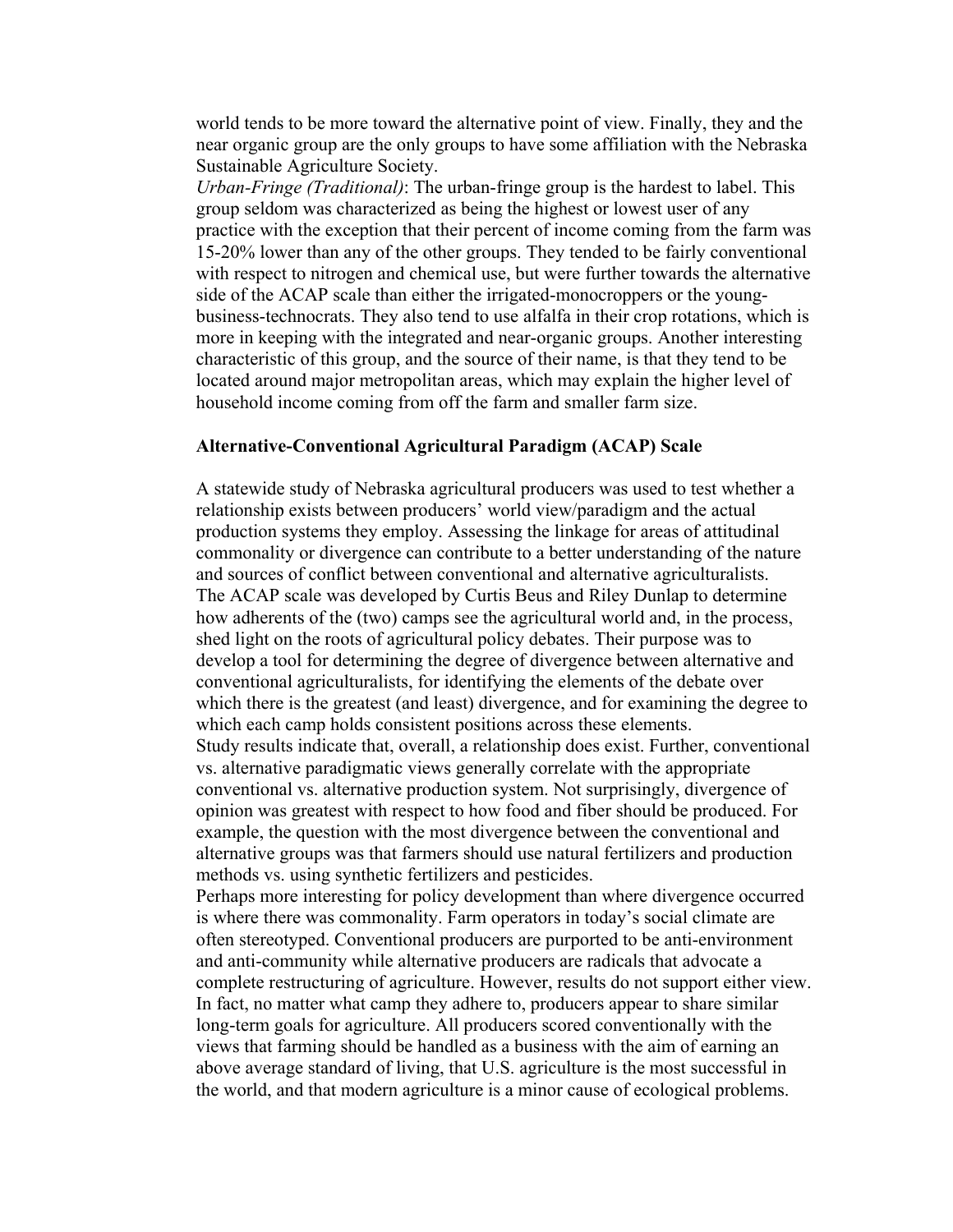All groups scored on the alternative paradigm side of the scale with respect to farmland being farmed so as to protect the long-term productive capacity of the land even if this means lower profits, that farm traditions and culture are essential for good farming, and that healthy rural communities are essential for modern agriculture's future success.

Editor's Note: The second article in this series will address the economic aspects of the study.

# **Southern Region Meets to Discuss Sustainable Agriculture Education**

"Sustainability is a direction rather than a destination, like a star that guides the ships at sea but remains forever beyond the horizon. However, sustainability can still be an important guiding principle."

John Ikerd, University of Missouri, used this metaphor to begin his keynote address at the Southern Region Professional Development Program (PDP) meeting in Gainesville, Florida, January 15-16. Ikerd described the many dimensions of sustainable agriculture and strategies for management. He asserted that the texts for understanding and teaching the fundamentals of sustainable agriculture already have been written by people outside the production mainstream.

Several directions emerged in group discussions about the future of PDP in the South:

- Expand networking among Extension, commodity organizations, nonprofits, and others
- Improve access to information on sustainable agriculture education
- Broaden the base of stakeholders
- Gather and publish success stories to increase credibility

The next morning a diverse group spoke on their perspectives of PDP. Michael Sligh, with Rural Advancement Foundation International, challenged the audience to think of future issues when designing the call for proposals. Clack Garland, University of Tennessee, and Steve Isaacs, University of Kentucky, recounted the trials and successes of forming a two-state team to develop a sustainable dairy systems manual. Tom Trantham, a dairy farmer from South Carolina, praised Extension for its past help, but said the organization needed to commit more time and effort to sustainable agriculture education. A proceedings of the meeting will be available from ATTRA, 800-346-9140.

#### *Submitted by Heidi Carter*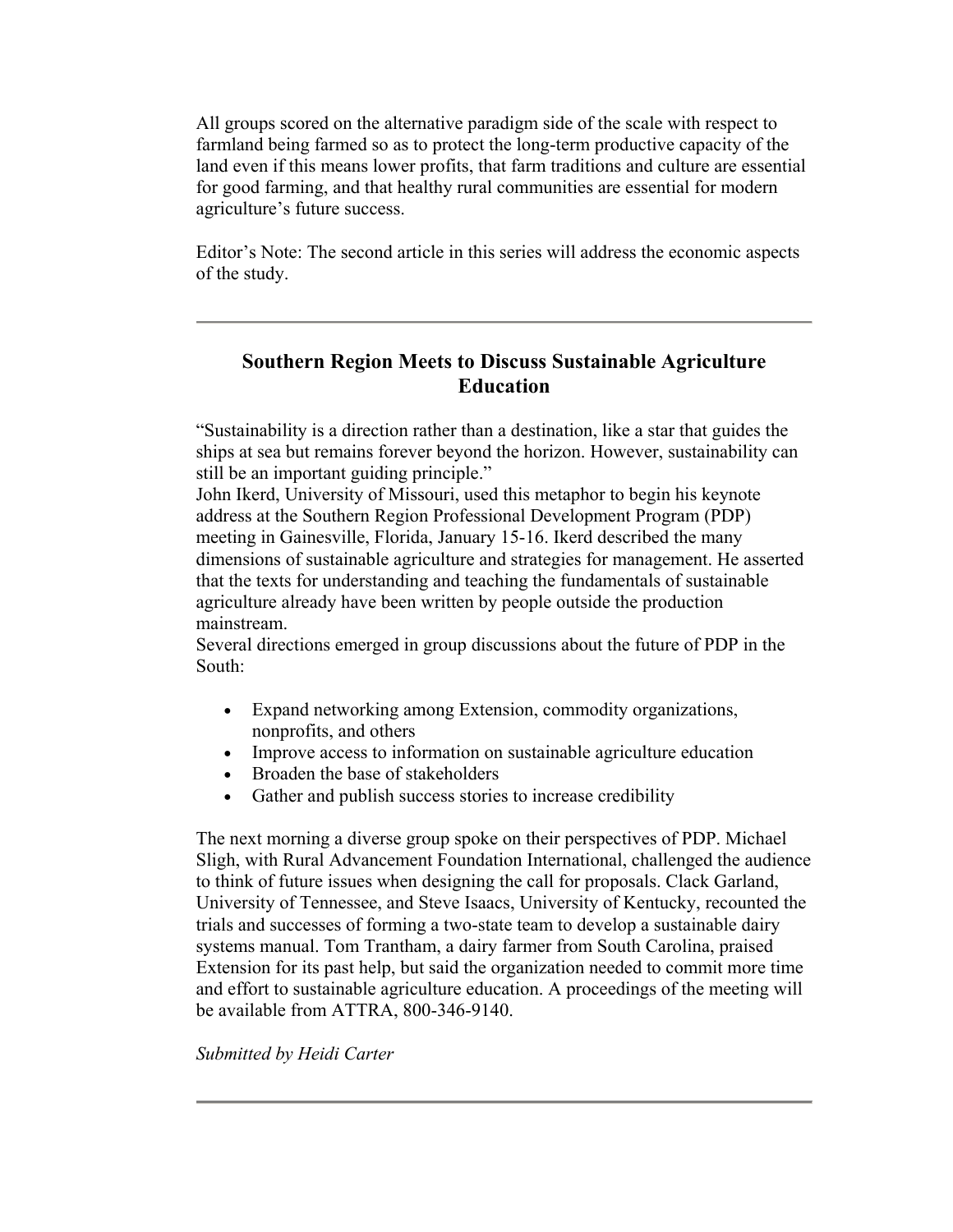**Did You Know...**

**A fall 1995 survey indicated there are 29 universities in the U.S. that have an agroforestry program. To obtain a directory listing detailed information about each program, call Clover Shelton at the National Agroforestry Center, 402-437-5178, ext. 14.** 

# **Integrated Farm**

#### **Windbreaks Increase Pepper Yields**

A bell pepper evaluation was conducted on the Integrated Farm at the UNL Agricultural Research and Development Center in Ithaca, Nebraska during the summer of 1996. Our objectives were to determine if cultivars responded differently to production under wind-protected culture than to production under more open conditions, and to identify cultivars that show promise for high yields of marketable fruit of excellent size and quality.

A key quality factor in bell peppers is wall thickness, which is reflected in the average weight per fruit. Genetics, cultural practices, and temperature affect wall thickness. This past summer was atypically cool for Nebraska and contributed to the excellent quality in the peppers, since high temperatures contribute to thinner walls.

On each harvest, we picked from an average of 3.3 plants/sq. ft. in the sheltered plot but only 1.3 plants/sq. ft. in the exposed plot even though the stand counts were identical. A significant factor in the reduced yields from exposed plot vs. sheltered plot was the much more severe development of bacterial leaf spot in the wind exposed plants. Wind abrasion provides entry points for this devastating disease. The genetic leaf spot resistance in cultivars such as 3XRCamelot held up in our situation. Weekly copper sprays held the disease in check in the sheltered plots, and infestation was much less severe.

Continuous data recorders monitored environmental conditions in the plots. Unfortunately, several weeks of wind data were lost due to malfunctioning. We normally obtain roughly 47% reduction in wind speed in the zone 1-2X the height of the windbreak, which was the location of the pepper plot. There were very high winds during the first week of July, 3 weeks from transplanting. From transplanting through the fifth harvest, the seasonal accumulated air temperature was 43% higher in the sheltered area. In our heavy clay soil, the soil heat unit accumulation, measured 3 inches deep, was 61% higher in the sheltered areas. Wind significantly reduced plant height, the number of flower buds initiated, and the number of open flowers and fruit set. Fruit set four weeks after transplanting indicated significantly higher numbers of reproductive structures on plants in the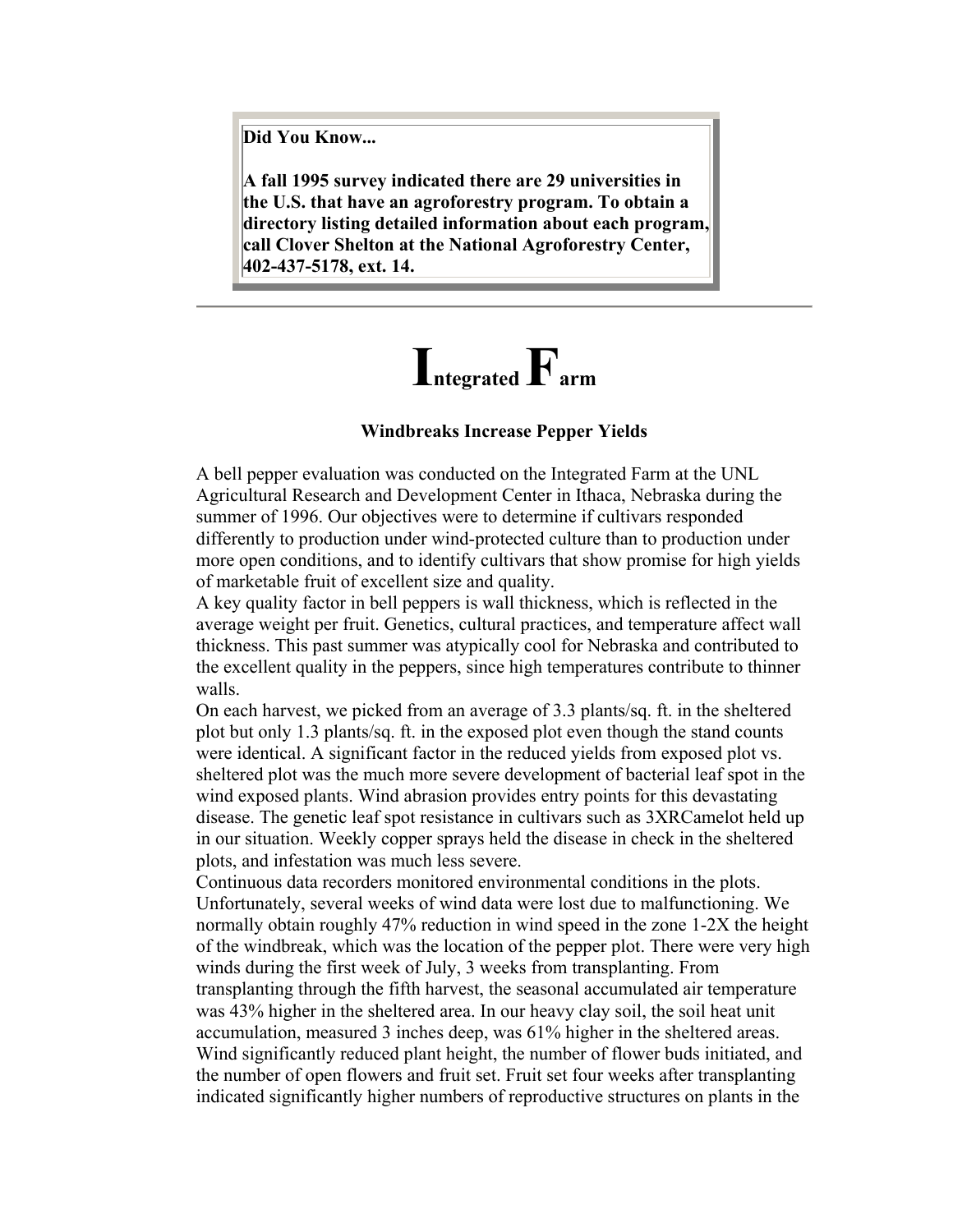sheltered plot. This early advantage carried through to the seasonal harvest. Five weekly harvests were made between July 31 and August 30. There was 63% more early (harvest 1+2) peppers and 358% more total marketable peppers in the sheltered plots compared with the exposed plots. No cultivar showed a unique response to shelter (nonsignificant interaction of treatment and cultivar), thus the primary differences in yield were due to shelter and cultivar acting independently on yield. Cultivars that produced good early yields were Vidi, King Arthur, Gator Bell, Renegade and North Star. Vidi is a very elongate bell pepper; Gator Bell, Renegade, and King Arthur are somewhat elongate; and North Star is a square blocky bell. The average weight per marketable fruit is indicative of both size and wall thickness. Individual fruit size is also a function of how much total fruit is on the plant. There were significantly more culls due to fruit shape from the sheltered plants, mostly because the fruit became crowded on the plant. When sheltered, Keystone Resistant Giant #3 produced the heaviest average fruit weight (8.2 ounces), and when exposed, Gator Bell averaged 8.4 ounces for the heaviest fruit. On average, cultivars producing fruit averaging at least 7.5 ounces include Camelot and X3RCamelot, Galaxy, Elisa, KRG#3, Clovis, and Gator Bell. The average bell pepper fruit from the sheltered plot was 30% heavier than from the exposed plot. Overall, there were more culls from the sheltered plots because there was more fruit! Significant increases in culls in sheltered production were due to shape, insect damage (mostly grasshopper), and hail damage which occurred between the first and second harvest.

In summary, weather conditions, cultural practices, and harvest timing all affect marketable yields. Our yields, while approximately the U.S. average, were not competitive with major production areas. The higher yielding cultivars, when grown under sheltered conditions, come the closest to the desired 20,000 lb/acre marketable yield. The use of black plastic mulch and higher fertilization rates if combined with drip irrigation and sheltered production may improve yields. We anticipate repeating this study in 1998 using fewer cultivars and larger plots.

*Submitted by Laurie Hodges*

**Editor's Note: For more detailed information on this study, contact Laurie Hodges, 402-472-1639, hort034@unlvm.unl.edu.**

*"The first endangered species act is where Noah is asked by the Creator to take two of every kind and preserve their lineages."* 

> Dr. Calvin DeWitt Director, Au Sable Institute of Environmental Studies

> > **Resources**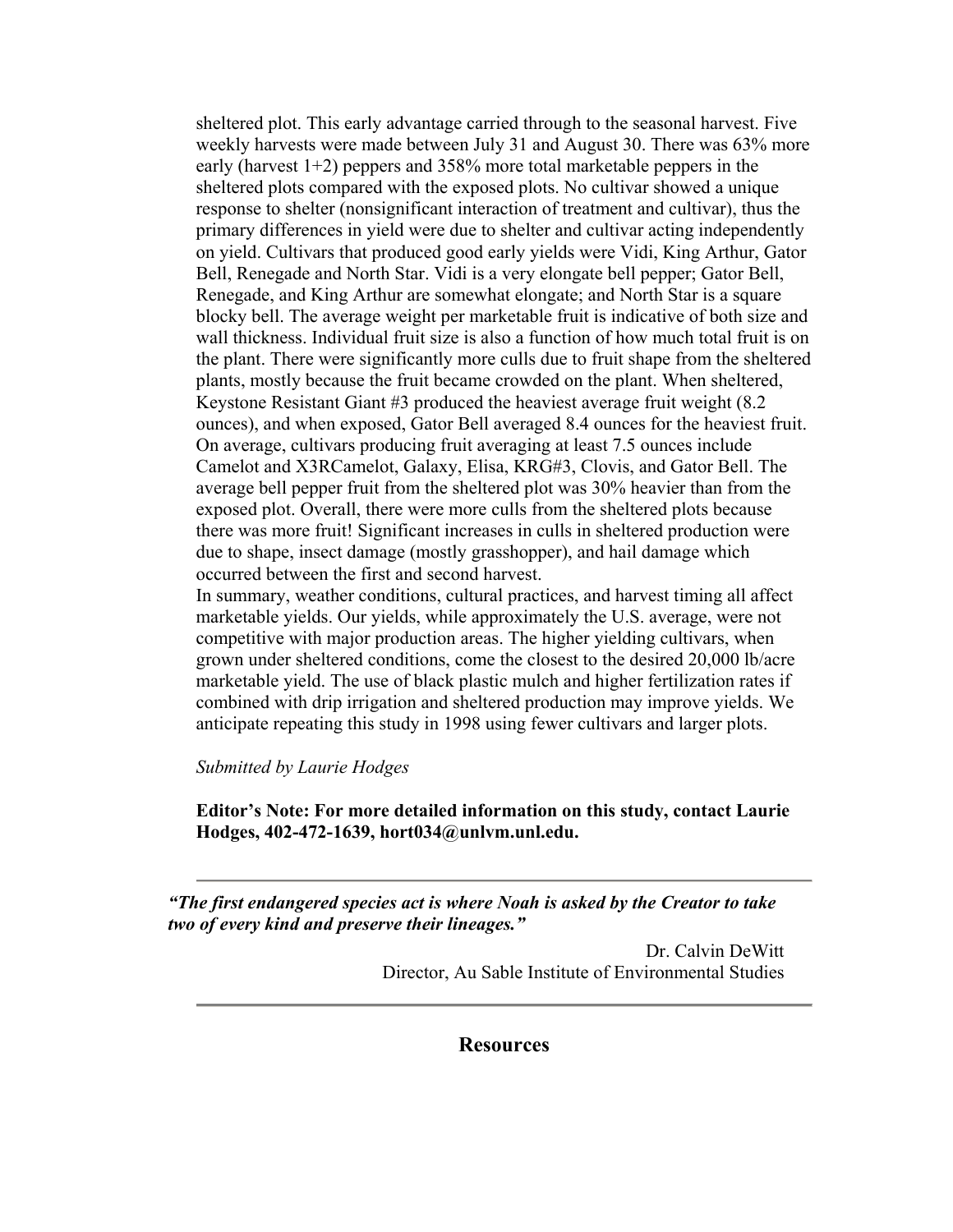Sustainable Practices for Vegetable Production in the South. \$28.95 + \$4.50 s&h. Covers both the concepts of sustainable agriculture and specific technical information on how to implement these concepts in the southern U.S. Focus c/o PBS, PO Box 390, Jaffrey, NH 03452, 1-800-848-7236, pullins@seacoast.com, http://www2.ncsu.edu/sustainable/

Biological Control Web Page. Center for Integrated Pest Management and Consortium for International Crop Protection. Provides links to biological control organizations, databases and other web sites with information about biological control. http://ipmwww.ncsu.edu/biocontrol/biocontrol.html

Direct Marketing Resource Notebook. \$20 (+ 5% for Nebraska residents). Produced by the Midwest Sustainable Agriculture Working Group. Available from Nebraska Sustainable Agriculture Society, PO Box 736, Hartington, NE 68739, 402-254-2289.

Alternative Farming Systems — Economic Aspects, March 1993-June 1996. Free. Bibliography. Alternative Farming Systems Information Center, National Agricultural Library, 10301 Baltimore Ave., Room 304, Beltsville, MD 20705- 2351, 301-504-6559, afsic@nal.usda.gov, http://www.nal.usda.gov/afsic

New Partnerships for Sustainable Agriculture. \$14.95 + \$3.50 s&h. World Resources Institute Publications, PO Box 4852, Hampden Station, Baltimore, MD 21211, 1-800-822-0504, ChrisD@wri.org.

Integrated Animal Waste Management. \$20 + \$3 s&h. Council for Agricultural Science and Technology, 4420 West Lincoln Way, Ames, IA 50014, 1-800-375- CAST, cast@cast-science.org.

Proceedings: Fourth North American Agroforestry Conference. \$35 + \$5 (\$10 non-U.S.) s&h. Sections of the proceedings from the July 1995 conference in Boise, ID include: Agroforestry Potential, Biology of Temperate Agroforestry Systems, Economics of Agroforestry of North America, Evolving Systems for Varying Temperate Conditions, Riparian Buffer Strips, Silvopastoral Systems in Temperate Zones, Temperate Zone Alleycropping and Intercropping, and Windbreaks and Shelterbelts. Conference Proceedings, Attn. John Ehrenreich, College of Forestry, Wildlife, and Range Sciences, U. of Idaho, Moscow, ID 83844-1135, 208-885-7600, johne@uidaho.edu.

Social Capital and Sustainability: the Community and Managing Change in Agriculture (22 min. video). \$20. Demonstrates how social capital and community are critical for managing change in agriculture, as well as how sustainable agriculture contributes to vital rural communities. Extension Distribution Center, Iowa State U., 119 Printing and Publications Building, Ames, IA 50011-3171, 515-294-5247, pubdist@exnet.iastate.edu. Specify publication EDC-88.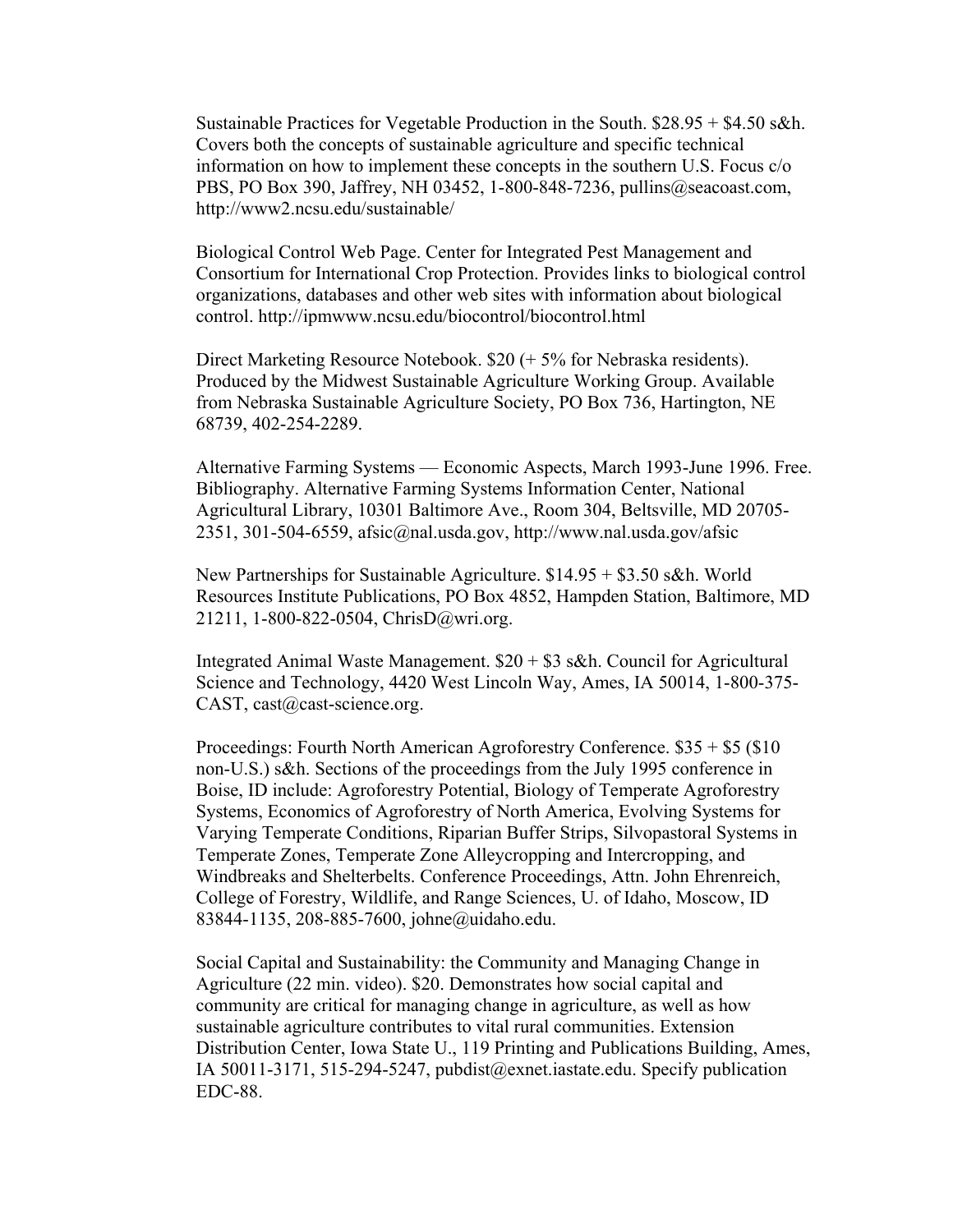National Organic Research Policy Analysis Project. \$15 donation requested. Final report of two-year study that reviewed the "organic content" in USDA's agricultural research programs. Organic Farming Research Foundation, PO Box 440, Santa Cruz, CA 95060, 408-426-6606, research@ofrf.org

Successful Whole Farm Planning: Essential Elements Recommended by the Great Lakes Basin Farm Planning Network. \$6. Report articulates the consensus of a diverse group of 120 farmers, nonprofit groups, researchers, and agency staff from seven states and Ontario who are working together to explore, test, and evaluate different approaches to whole farm planning. The Minnesota Project, 1885 University Ave. West, Suite 315, St. Paul, MN 55104, 612-645-6159, water007@gold.tc.umn.edu. Or view the text at: http://www.centers.agri.umn.edu/misa/mnproj.html Also available on this web site are past issues of The Whole Farm Planner, the bimonthly newsletter that explores innovations, experiences, and policies related to whole farm planning.

### **Study Associates Nitrate in Drinking Water with Greater Cancer Risk**

In a study published in the September, 1996 issue of the journal Epidemiology, scientists from the University of Nebraska Medical Center in Omaha and Johns Hopkins University in Baltimore assessed the average amount of nitrate consumed daily in tap water by Nebraska residents diagnosed with non-Hodgkin's lymphoma (NHL), a cancer of the lymphatic system, and by a control group of persons without the disease who lived in the same area. Both groups used public water supplies. The study concluded that persons with NHL were twice as likely to be in the group that consumed the highest levels of nitrate from their drinking water as those without the cancer.

One advantage of the new study is that the researchers calculated nitrate consumption levels for each person rather than simply comparing cancer rates in large populations with differing nitrate levels in their water supplies.

"This is one of the first epidemiologic studies to suggest a link between drinkingwater nitrate and risk," said Mary H. Ward, Ph.D., the study's lead author. However, it is uncertain whether the findings truly reflect the effect of nitrate, she added. An alternate possibility is that nitrate exposure is simply a surrogate or "marker" variable that is correlated with another NHL risk factor that was not directly measured in the study.

Since 1973, incidence of NHL in the U.S. has increased about 75% — one of the largest increases among major cancer sites.

The article from which this excerpt was taken was provided by the Cancer Information Service, which operates a nationwide telephone service for cancer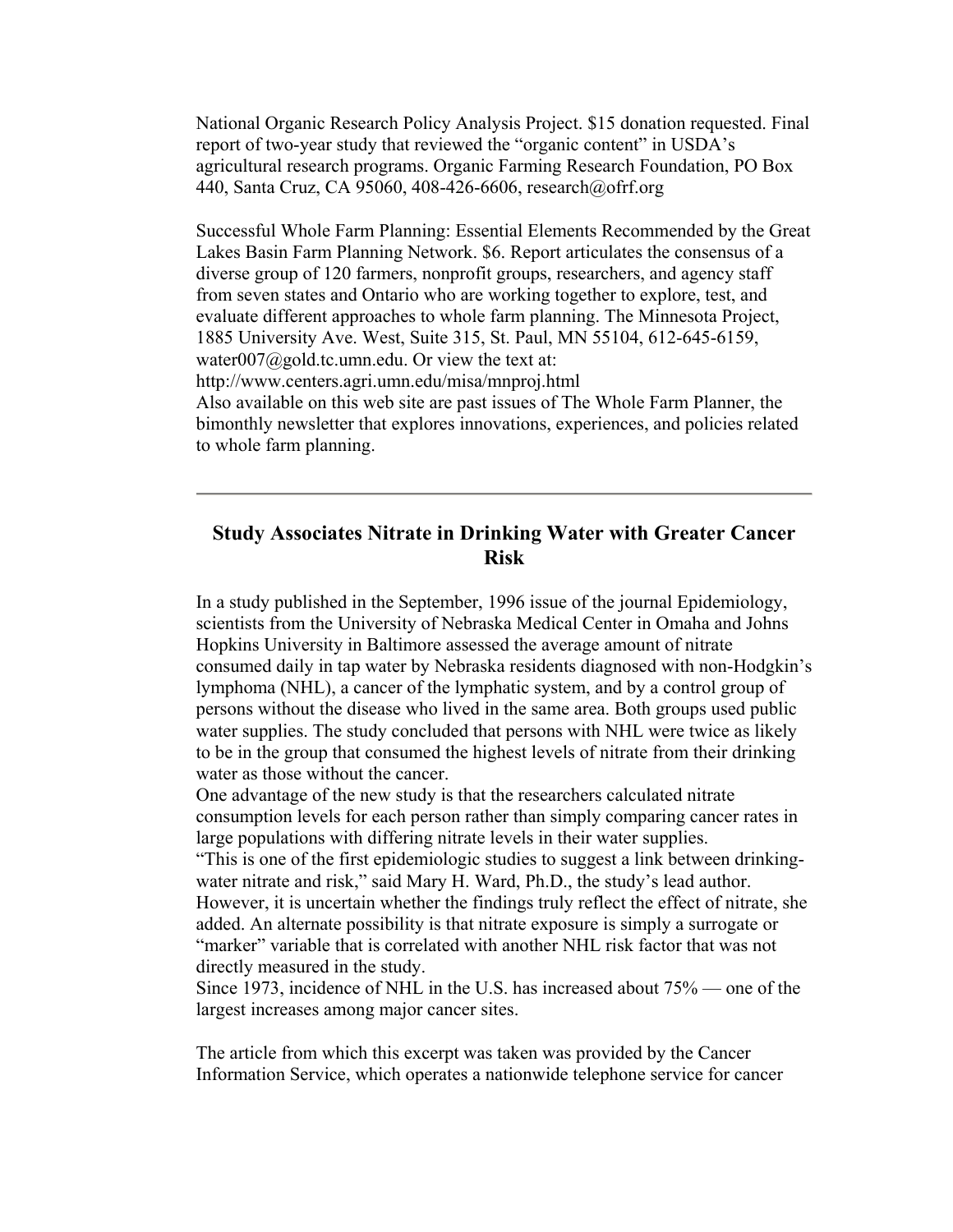patients and their families, the public, and health care professionals. The toll-free number is 1-800-4-CANCER.

Primary Source: M.H. Ward et al. Drinking Water, Nitrate and the Risk of Non-Hodgkins Lymphoma. Epidemiology, September 1996.

Secondary Source: Nebraska Sustainable Agriculture Society Newsletter, Winter 1997.

# **Coming Events**

*Contact CSAS office for more information:* 

Mar. 1-2 — Ohio Ecological Food and Farm Association Annual Conference, Soul and

Soil: Feeding Field and Communities, Wooster, OH

Mar. 3-4 — Conservation Tillage Conference, Ada, OH

Mar. 4-5 — Experiential Learning in Sustainable Agriculture, Minneapolis, MN

Mar. 7-8 — Upper Midwest Organic Farming Conference, near Dubuque, IA

Mar. 12-14 — Cover Crops, Soil Quality and Ecosystems Conference, Sacramento, CA

Mar. 19-21 — International Conference on Ag Production and Nutrition, Boston, MA

Mar. 26-27 — Livestock and the Environment Symposium, Kearney, NE

Apr. 14-15 — Interactions: Investigating Ecosystem Dynamics at the Watershed Level, Athens, GA

May 18-21 — Feeding People without Poisons — PAN International Meeting, La Habana, Cuba

May 25-28 — 8th Global Warming International Conference & Expo, New York, NY (http://www2.msstate.edu/~krreddy/glowar/glowar.html)

June 3-5 — Wind Erosion: An International Symposium/Workshop, Manhattan, KS (http://www.weru.ksu.edu/)

June 8-9 — XVIII International Grassland Congress '97, Manitoba and Saskatchewan, Canada

June 21-22 — Pacific Northwest Bamboo Agro-forestry Workshop, Ft. Worden, Port Townsend, WA

June 25-28 — 3rd International Interdisciplinary Conference on the Environment, Boston, MA (http://www.assumption.edu/html/academic/conf/iicecall.html)

June 13-26 — Training Workshop on Sustainable Agroecosystems and Environmental Issues, West Texas A&M University

July 23-26 — Soil and Water Conservation Society Annual Conference (focusing on ecosystem management within watersheds), Toronto, Ontario

July 30-31 — Leopold Center for Sustainable Agriculture's 10th Anniversary Conference, Ames, IA

The Center for Sustainable Agricultural Systems bimonthly newsletter is currently available free in hard copy to U.S. addresses, and electronically via: SANET, PENPages, and the internal IANRNEWS.